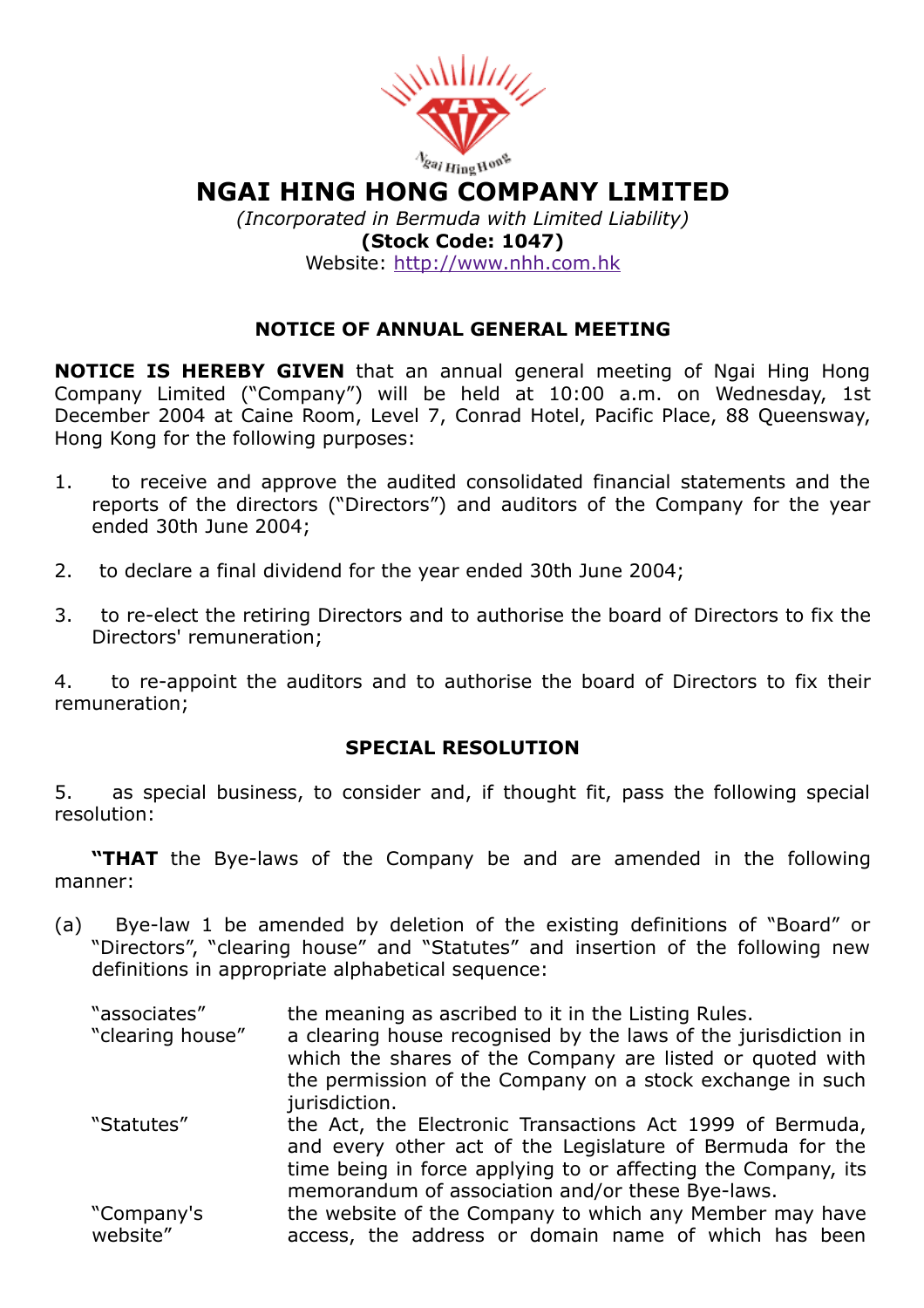|                                       | notified to the Members at the time the Company seeks the<br>relevant Member's consent for the purposes of Bye-law 160<br>or, as subsequently amended by notice given to the Members |
|---------------------------------------|--------------------------------------------------------------------------------------------------------------------------------------------------------------------------------------|
|                                       | in accordance with Bye-law 160(2).                                                                                                                                                   |
| "Board" or                            | The Board of Directors of the Company or a director of the                                                                                                                           |
| "Director"                            | Company and includes an alternate in his capacity as a                                                                                                                               |
|                                       | director of the Company.                                                                                                                                                             |
| "dividend"                            | includes scrip dividends, distributions in specie or in kind,                                                                                                                        |
|                                       | capital distributions and capitalisation issues.                                                                                                                                     |
| "holding company"<br>and "subsidiary" | the meanings ascribed to them by the Listing Rules.                                                                                                                                  |
| "Hong Kong"                           | the Hong Kong Special Administrative Region of the People's                                                                                                                          |
|                                       | Republic of China.                                                                                                                                                                   |
| "Listing Rules"                       | the Rules Governing the Listing of Securities on The Stock                                                                                                                           |
|                                       | Exchange of Hong Kong Limited. References in these Bye-                                                                                                                              |
|                                       | laws to the rules of any relevant stock exchange shall include                                                                                                                       |
|                                       | the Listing Rules.                                                                                                                                                                   |
| "share"                               |                                                                                                                                                                                      |
|                                       | share in the capital of the Company and includes stock                                                                                                                               |
|                                       | except where a distinction between stock and shares is                                                                                                                               |
|                                       | expressed or implied.                                                                                                                                                                |
| "writing" and                         | writing, printing, lithography, photography, typewriting and                                                                                                                         |
| "printing"                            | every other mode of representing words or figures in a                                                                                                                               |
|                                       | non-transitory form including where the<br>legible and                                                                                                                               |
|                                       | representation takes the form of electronic display, provided                                                                                                                        |
|                                       | that the same is available for download onto a user's                                                                                                                                |
|                                       | computer or for printing through conventional small office                                                                                                                           |
|                                       | equipment or is placed on the Company's website and, in                                                                                                                              |
|                                       | each case, the Member concerned (where the relevant                                                                                                                                  |
|                                       | provision of these Bye-laws require the delivery or service of                                                                                                                       |
|                                       | any document or notice on him in his capacity as Member)                                                                                                                             |
|                                       |                                                                                                                                                                                      |
|                                       | has elected for the receipt of the relevant download or notice                                                                                                                       |
|                                       | through electronic means and both the mode of service of                                                                                                                             |
|                                       | the relevant document or notice and the Member's election                                                                                                                            |
|                                       | comply with all applicable laws and regulations and the                                                                                                                              |
|                                       | requirements of any Designated Stock Exchange.                                                                                                                                       |
|                                       |                                                                                                                                                                                      |

(b) Bye-law  $2(f)$  be amended by deletion of the word "in force" and insertion of the following in their place:

"in force, and references to a document being executed include references to it being executed under hand or under seal or, subject to proper compliance with the Statutes, by electronic signature or by any other method and references to a notice or document include a notice or document recorded or stored in any digital, electronic, electrical, magnetic or other retrievable form or medium and information in visible form whether having physical substance or not;"

(c) Bye-law 51 be amended by insertion of the following immediately after the word "Designated Stock Exchange" on the fourth line:

"or by any electronic means as may be permitted by the Statutes and in such manner as may be accepted by the Designated Stock Exchange".

(d) Bye-law 77 be amended by insertion of the following as a new Bye-law 77A immediately after Bye-law 77: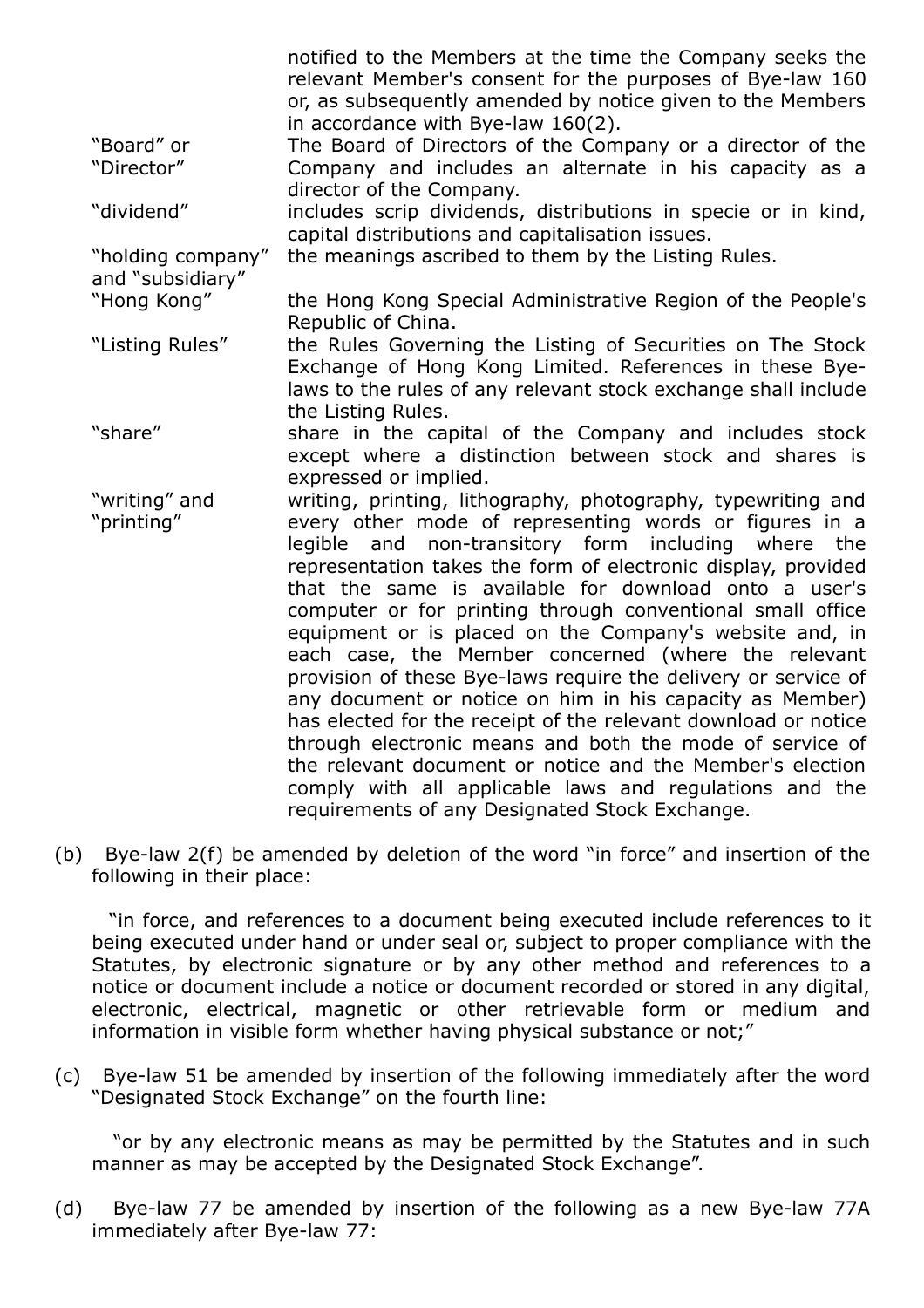- "77A Where any Member is, under the Listing Rules, required to abstain from voting on any particular resolution or restricted to voting only for or only against any particular resolution, any votes cast by or on behalf of such Member in contravention of such requirement or restriction shall not be counted."
- (e) Bye-law 88 be amended by deletion of it in its entirety and insertion of the following in its place:
	- "88 No person, other than a retiring Director, shall, unless recommended by the Directors for election, be eligible for election to the office of Director at any general meeting, unless notice in writing signed by a Member (other than the person to be proposed) duly qualified to attend and vote at the meeting for which such notice is given of his intention to propose that person for election as a Director and notice in writing signed by that person of his willingness to be elected shall have been lodged at the head office or at the Registration Office for at least seven days commencing no earlier than the day immediately after the despatch of the notice of the general meeting and ending no later than seven days before the date of such general meeting.".
- (f) Byelaw 102 be amended by deletion of it in its entirety and insertion of the following in its place:
	- "102 (1) If to the knowledge of a Director, he or any of his associates, is in any way, whether directly or indirectly, interested in a contract or arrangement or proposed contract or arrangement with the Company, he shall declare the nature of his interest or, as the case may be, that of his associates at the meeting of the Board at which the question of entering into the contract or arrangement is first taken into consideration, if he knows his interest or that of his associates then exists, or in any other case at the first meeting of the Board after he knows that he or any of his associates is or has become so interested. For the purposes of this Bye-law, a general notice to the Board by a Director to the effect that (a) he or any of his associates is a shareholder or officer of a specified company or firm and is to be regarded as interested in any contract or arrangement which may after the date of the notice be made with that company or firm or (b) he or any of his associates is to be regarded as interested in any contract or arrangement which may after the date of the notice be made with a specified person who is connected with him or any of his associates, shall be deemed to be a sufficient declaration of interest under this Bye-law in relation to any such contract or arrangement; provided that no such notice shall be effective unless either it is given at a meeting of the Board or the Director takes reasonable steps to ensure that it is brought up and read at the next Board meeting after it is given.
		- (2) A Director shall not vote or be counted in the quorum on any resolution of the Directors concerning his own appointment or the appointment of any of his associates as the holder of any office or place of profit with the Company or any other company in which the Company is interested (including the arrangement or variation of the terms thereof, or the termination thereof).".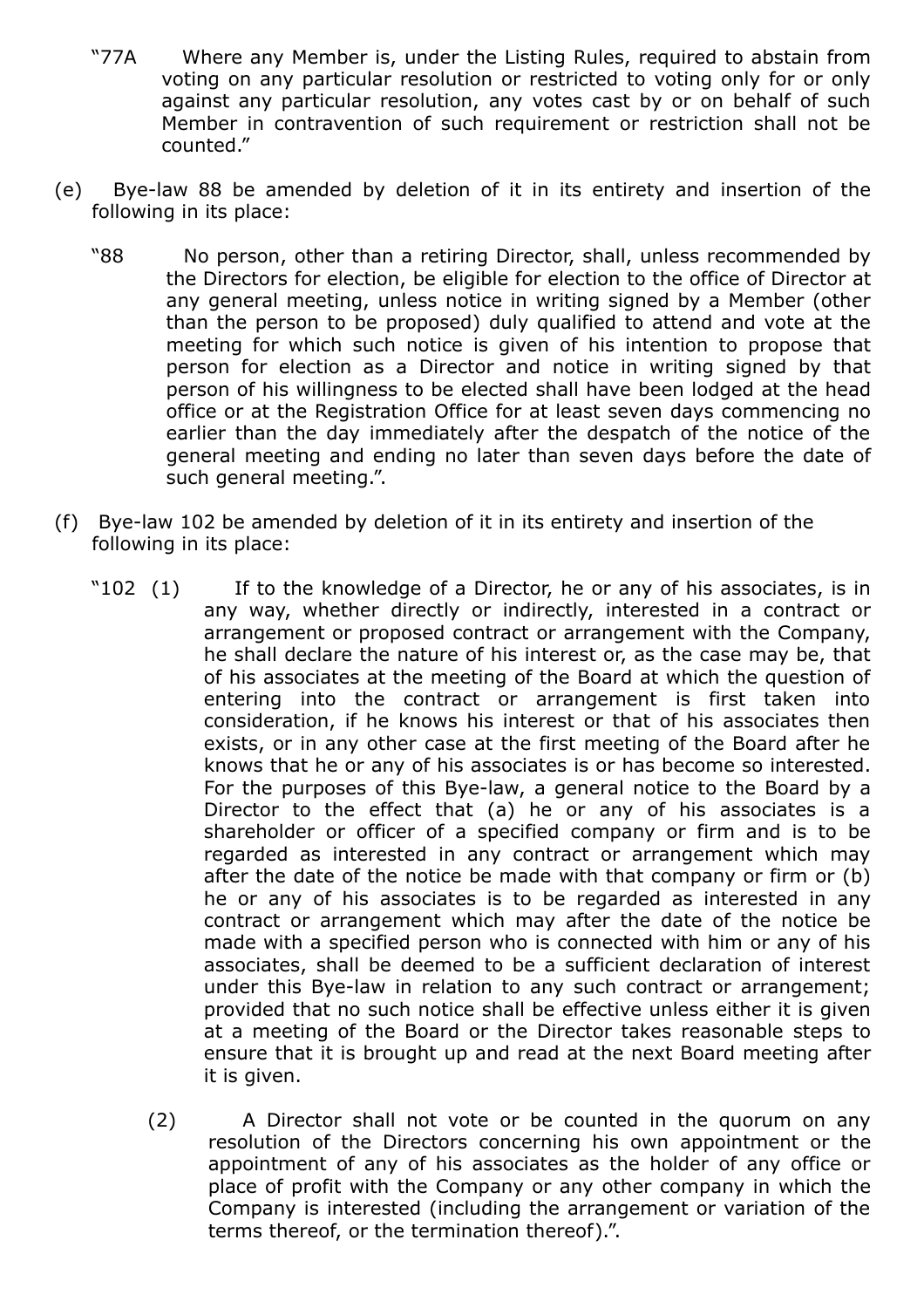$(g)$  Bye-law 103 be amended by:

i. deletion of the existing Bye-law  $103(1)$  in its entirety and insertion of the following in its place:

- "103 (1) A Director shall not vote (nor be counted in the quorum) on any resolution of the Board approving any contract or arrangement or any other proposal in which he or any of his associates is to his knowledge materially interested, and if he shall do so his vote shall not be counted (nor is he to be counted in the quorum for that resolution), but this prohibition shall not apply to any of the following matters namely:
	- (i) the giving of any security or indemnity either:
		- (a) to the Director or his associate(s) in respect of money lent or obligations incurred or undertaken by him or any of them at the request of or for the benefit of the Company or any of its subsidiaries; or
		- (b) to a third party in respect of a debt or obligation of the Company or any of its subsidiaries for which the Director or his associate(s) has himself/themselves assumed responsibility in whole or in part and whether alone or jointly under a guarantee or indemnity or by the giving of security;
	- (ii) any proposal concerning an offer of shares or debentures or other securities of or by the Company or any other company which the Company may promote or be interested in for subscription or purchase where the Director or his associate(s) is/are or is/are to be interested as a participant in the underwriting or sub-underwriting of the offer;
	- (iii) any proposal concerning any other company in which the Director or his associate(s) is/are interested only, whether directly or indirectly, as an officer or executive or shareholder or in which the Director or his associate(s) is/are beneficially interested in shares of that company, provided that the Director and any of his associates are not in aggregate beneficially interested in five (5) per cent. or more of the issued shares of any class of such company (or of any third company through which his interest or that of his associate(s) is derived) or of the voting rights;
	- (iv) any proposal or arrangement concerning the benefit of employees of the Company or its subsidiaries including:
		- (a) the adoption, modification or operation of any employees' share scheme or any share incentive or share option scheme involving the issue or grant of options over shares or other securities by the Company under which the Director or his associate(s) may benefit; or
		- (b) the adoption, modification or operation of a pension fund or retirement, death or disability benefits scheme which relates both to Directors, their associates and employees of the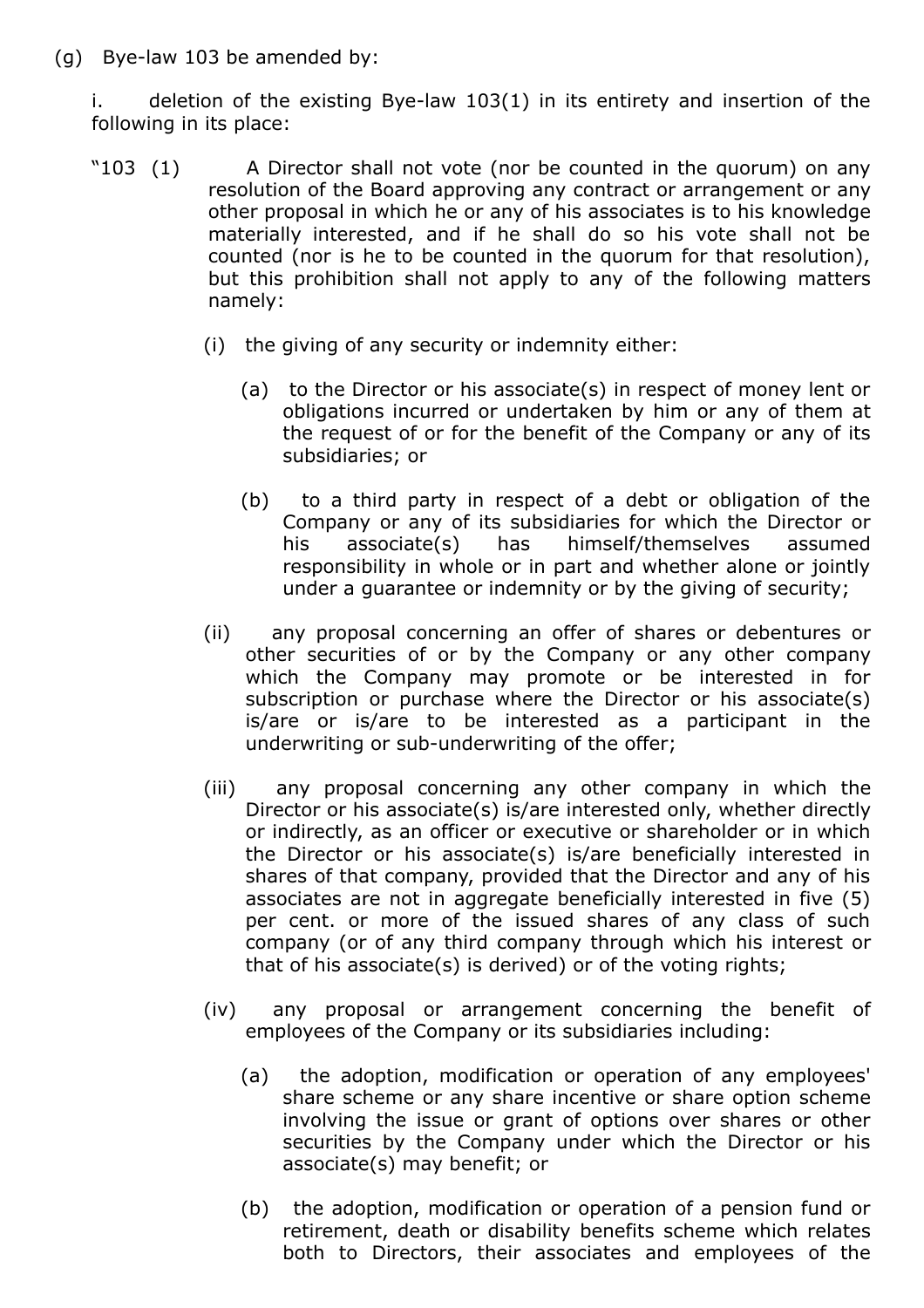Company or any of its subsidiaries and does not provide in respect of any Director or his associate(s), as such any privilege or advantage not generally accorded to the class of persons to which such scheme or fund relates; and

(v) any contract or arrangement in which the Director or his associate(s) is/are interested in the same manner as other holders of shares or debentures or other securities of the Company by virtue only of his/their interest in shares or debentures or other securities of the Company.".

 $ii.$  deletion of the existing Bye-law 103(2) in its entirely and insertion of the following in its place:

"(2) A company shall be deemed to be a company in which a Director and his associates in aggregate own five (5) per cent. or more of any class of the voting equity share capital of such company or of the voting rights of any class of shares of such company if and so long as (but only if and so long as) he and his associates are (either directly or indirectly) the holders of or beneficially interested in five (5) per cent. or more of any class of the issued voting equity share capital of such company (or of any third company, other than the Company or any of its subsidiaries, through which his interest or that of his associates is derived) or of the voting rights of any class of shares of the company. For the purpose of this paragraph there shall be disregarded any shares held by a Director or any of his associates as bare or custodian trustee and in which he or any of them has no beneficial interest, any shares comprised in a trust in which the interest of the Director or any of his associates is in reversion or remainder if and so long as some other person is entitled to receive the income thereof, any shares comprised in an authorised unit trust scheme in which the Director or any of his associates is interested only as a unit holder, and shares which carry no voting right at general meetings and no or nugatory dividend and return of capital rights.".

 $iii.$  deletion of the existing Bye-law 103(3) in its entirety and insertion of the following in its place:

- "(3) Where a company in which a Director and any of his associates in aggregate hold five (5) per cent. or more of any class of the voting equity share capital of such company or of the voting rights of any class of shares available to shareholders of the company is materially interested in a transaction, then that Director shall also be deemed materially interested in such transaction.".
- iv. insertion of the words "or any of his associates" immediately after the words "of the meeting)" on the third line, immediately after the words "the Director concerned" on the eighth line, and immediately after the word "chairman" where it first appears on the second last line, of the existing Bye-law  $103(4)$ .

 $v.$  insertion of the following new Bye-law 103(5) after the existing Bye-law 103(4):

"(5) Where arrangements are under consideration concerning the appointment (including the arrangement, remuneration or variation of the terms thereof, or the termination thereof) of two or more Directors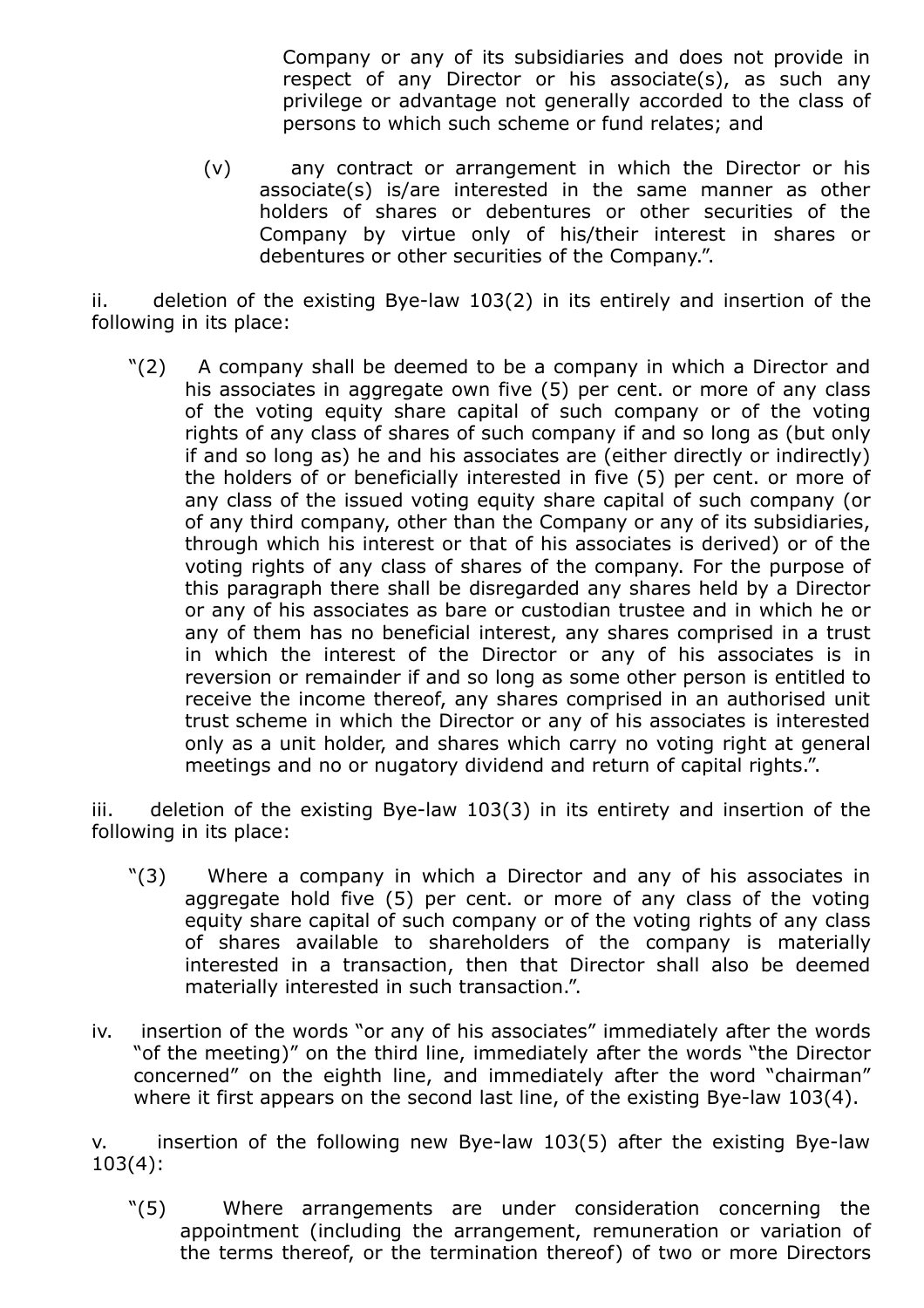or any of the associates of any such Directors to offices or places of profit with the Company or any other company in which the Company is interested, a separate resolution may be put in relation to each Director or, as the case may be, the associate(s) of such Director and in such case each of the Directors concerned shall be entitled to vote (and be counted in the quorum) in respect of each resolution except that concerning his own appointment or the appointment of any of his associates (or the arrangement or variation of the terms thereof, or the termination thereof) and (in the case of an office or place of profit with any such other company as aforesaid) where the other company is a company in which the Director and his associates in aggregate own five (5) per cent. or more of the issued shares of any class of the voting equity share capital of such company or of the voting rights of any class of shares of such company (other than shares which carry no voting rights at general meetings and no or nugatory dividend and return of capital rights).".

 $(h)$  Bye-law 153 be amended by deletion of it in its entirety and insertion of the following in its place:

- "153  $(1)$  Subject to Section 88 of the Act and Bye-law 153 $(3)$ , the Board shall from time to time cause to be prepared and laid before the Company at its annual general meeting profit and loss accounts, balance sheets, group accounts (if any) and reports as are required by the Statutes and, so long as any shares in the Company are with the consent of the Company listed on The Stock Exchange of Hong Kong Limited, the accounts of the Company shall be prepared and audited based on the generally accepted accounting principles of Hong Kong, the International Financial Reporting Standards, or such other standards as may be permitted by therules of the Designated Stock Exchange and the accounting principles or standards adopted shall be disclosed in the financial statements and the report of the Auditors.
	- (2) Every balance sheet of the Company shall be signed on behalf of the Board by two of the Directors and a copy of every balance sheet (including every document required by law to be comprised therein or annexed thereto) and profit and loss account which is to be laid before the Company at its annual general meeting, together with a copy of the Directors' report and a copy of the Auditors' report thereon, shall not less than twenty-one (21) days before the date of the general meeting be sent to every Member of, and every holder of debentures of, the Company and every other person entitled to receive notices of general meetings of the Company under the provisions of these Bye-laws, provided that this Bye-law shall not affect the operation of paragraph (3) of this Bye-law, or require a copy of those documents to be sent to any person of whose address the Company is not aware or to more than one of the joint holders of any shares or debentures, but any Member or holder of debentures to whom a copy of those documents has not been sent shall be entitled to receive a copy free of charge on application at the head office or the Registration Office. If all or any of the shares or debentures or other securities of the Company shall for the time being be (with the consent of the Company) listed or dealt in on any stock exchange or market, there shall be forwarded to such stock exchange or market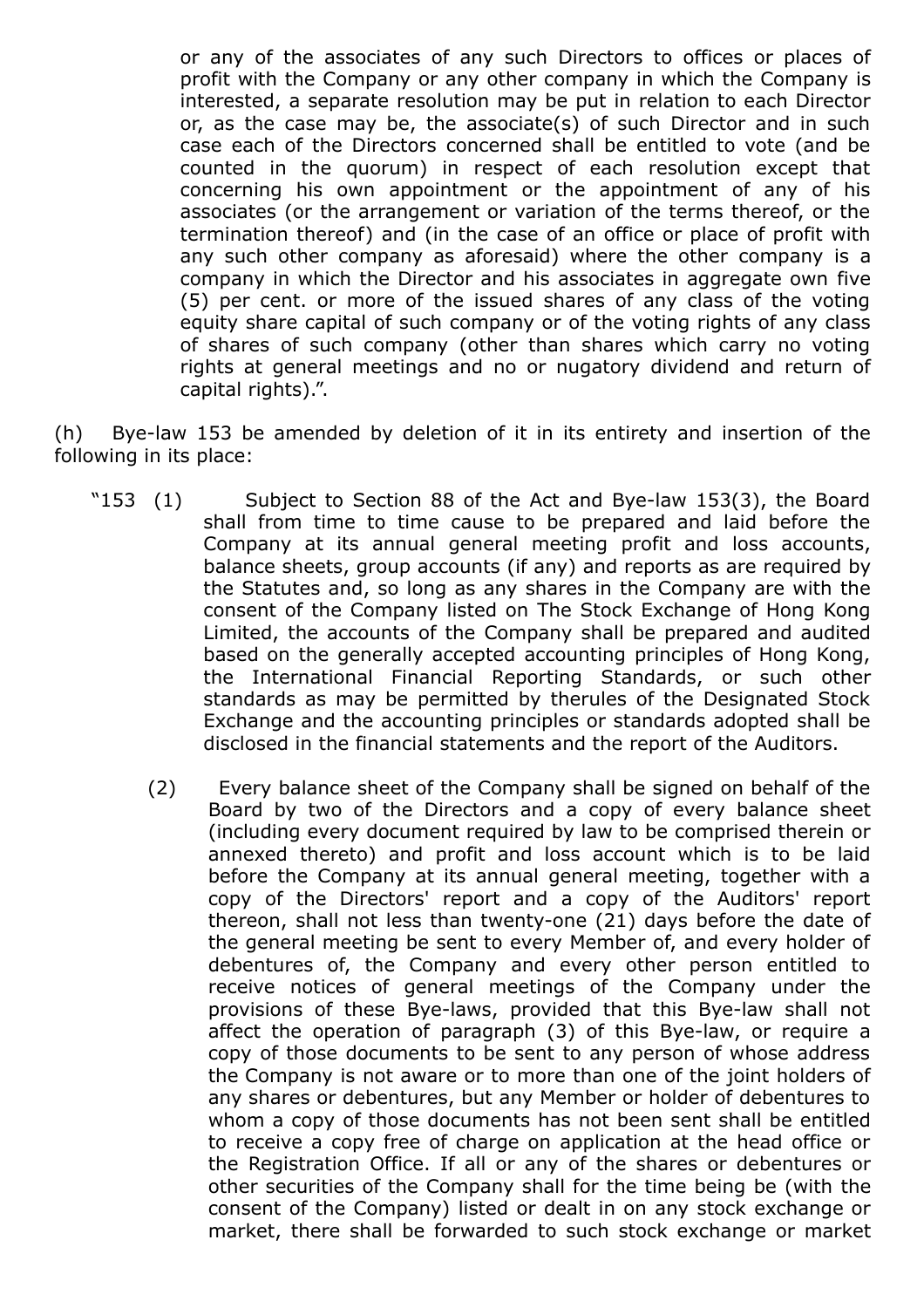such number of copies of such documents as may for the time being be required under its regulations or practice.

- (3) To the extent permitted by and subject to due compliance with the Statutes and the rules of the Designated Stock Exchange, and to obtaining all necessary consents, if any, required thereunder and such consents being in full force and effect, the requirements of Bye-law 153(2) shall be deemed satisfied in relation to any person by sending to the person in any manner not prohibited by the Statutes and instead of such copies, a summary financial statement derived from the Company's annual financial statements, the Directors' report thereon, an Auditor's report and a notice informing the Member how to notify the Company that he elects to receive the full financial statements required under Bye-law  $153(2)$ , which shall be in the form and containing the information required by applicable laws and regulation, provided that any person who is otherwise entitled to the annual financial statements of the Company and the Directors' report thereon may, if he so requires by notice in writing served on the Company, demand that the Company sends to him, in addition to a summary financial statement, a complete printed copy of the Company's annual financial statement and the Directors' report thereon.".
- (i) Bye-law 154(1) be amended by deletion of the words "fourteen  $(14)$ " and insertion of the words "twenty-one  $(21)$ " in their place.

(j) Bye-law 157 be deleted in its entirety and insertion of the following in its place:

- "157 If the office of auditor becomes vacant by the resignation or death of the Auditor, or by his becoming incapable of acting by reason of illness or other disability at a time when his services are required, the Directors shall fill the vacancy and fix the remuneration of the Auditor so appointed."
- $(k)$  Bye-law 159 be amended by deleting the following sentences:

"The financial statements of the Company shall be audited by the Auditor in accordance with generally accepted auditing standards. The Auditor shall make a written report thereon in accordance with generally accepted auditing standards and the report of the Auditor shall be submitted to the Members in general meeting. The generally accepted auditing standards referred to herein may be those of a country or jurisdiction other than Bermuda. If so, the financial statements and the report of the Auditor should disclose this fact and name such country or jurisdiction."

 $(1)$  Bye-law 160 be amended by deletion of it in its entirety and insertion of the following in its place:

"160  $(1)$  Subject to Bye-law 160 $(2)$ , any Notice or document (including any document or Notice issued or to be issued by the Company for the information and/or action of holders of any of its securities and whether or not given or issued under these Bye-laws) shall be in writing, and may be served by the Company on any Member either personally or by sending it through the post in a prepaid envelope or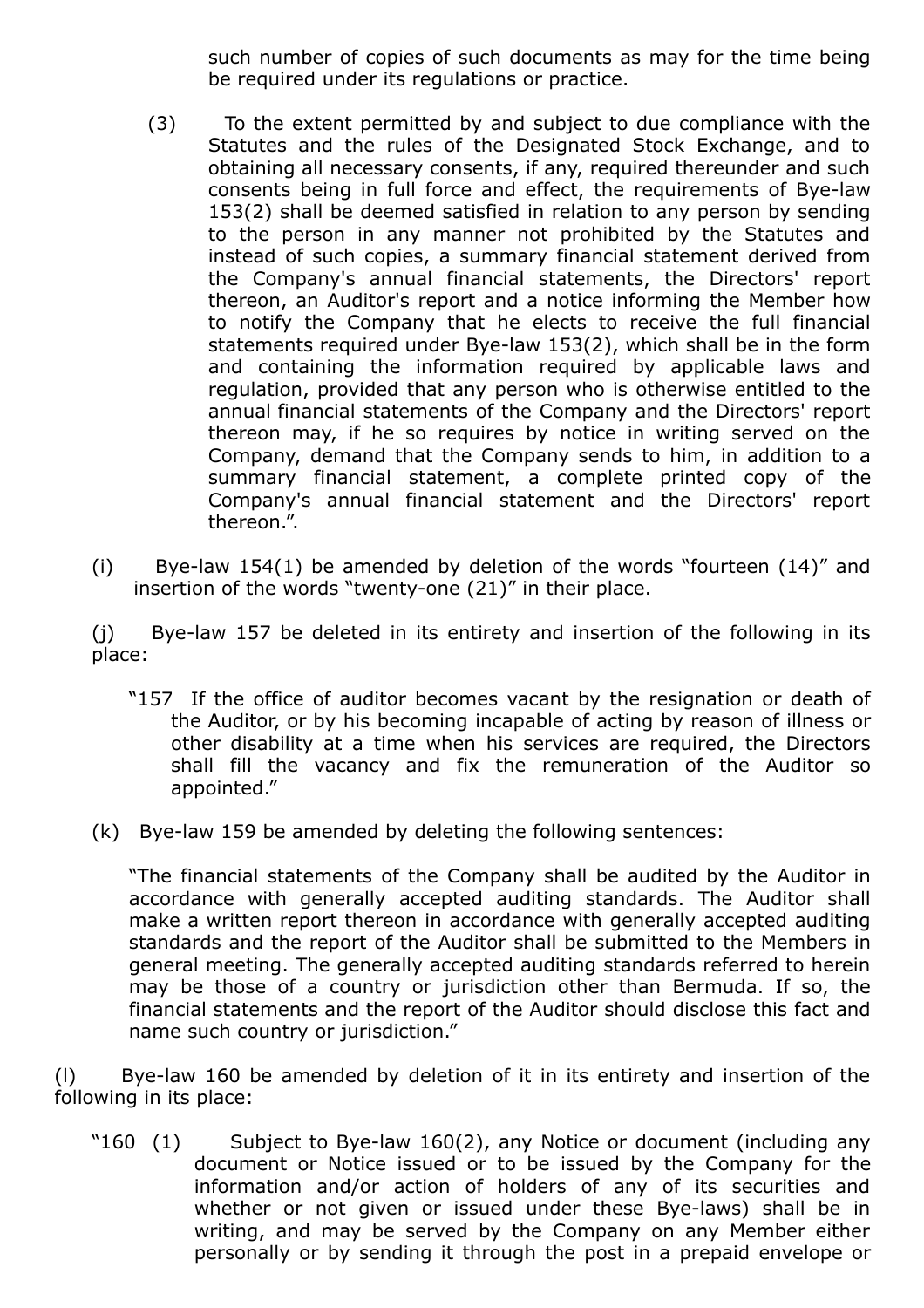wrapper addressed to such Member at his registered address as appearing in the Register or by delivering or leaving it at such registered address as aforesaid or (in the case of a Notice) by advertisement in appointed newspapers (as defined in the Act) or in newspapers published daily and circulating generally in the territory of and in accordances with the requirements of the Designated Stock Exchange, or displaying the relevant Notice conspicuously at the Office and the head office. In the case of joint holders of a share, all Notices shall be given to that one of the joint holders whose name stands first in the Register and notice so given shall be sufficient notice to all the joint holders. Subject to due compliance with the Statutes, all other applicable statutes, rules and regulations, any Notice or document may be given to a Member in the English language or the Chinese language.

- (2) Subject to due compliance with the rules of the Designated Stock Exchange, and to obtaining all necessary consents, if any, required and such consents being in full force and effect, any Notice or document (including any document or Notice issued or to be issued by the Company for the information and/or action of holders of any of its securities and whether or not given or issued under these Bye-laws) may also be served by the Company on any Member or holder of other securities of the Company by electronic means:
	- (i) at his electronic address or website as appearing in the Register (if any); or
	- (ii) at any other electronic address or website supplied by him to the Company for the purpose of such transmission; or
	- (iii) by placing it on the Company's website provided that where the relevant documents are the Company's Directors' report, annual financial statements, Auditors' report, interim report (and where applicable, a summary interim report) and, where Bye-law 153(3) applies, a summary financial statement, any service of such documents by placing on the Company's website shall also be accompanied by a notice of the publication ("notice of publication") of such documents on the Company's website given to the Member concerned in the manner referred to in Bye-law 160(1) or in any other manner agreed between the Member concerned and the Company;

provided that (aa) in the case of joint holders of share, any consent required from the Member concerned for the purposes of this Bye-law 160(2) shall be given by that one of the joint holders who is entitled to receive notice pursuant to Bye-law  $160(1)$ ; and (bb) the Company may, for the purposes of this Bye-law  $160(2)$ , propose to its Member any one or more or all of the above means of electronic communication.".

- (m) Bye-law 161 be amended by deletion of it in its entirety and insertion of the following in its place:
	- "161 (1) Any Member whose registered address is outside the territory of any Designated Stock Exchange ("Relevant Territory") may notify the Company in writing of an address in the Relevant Territory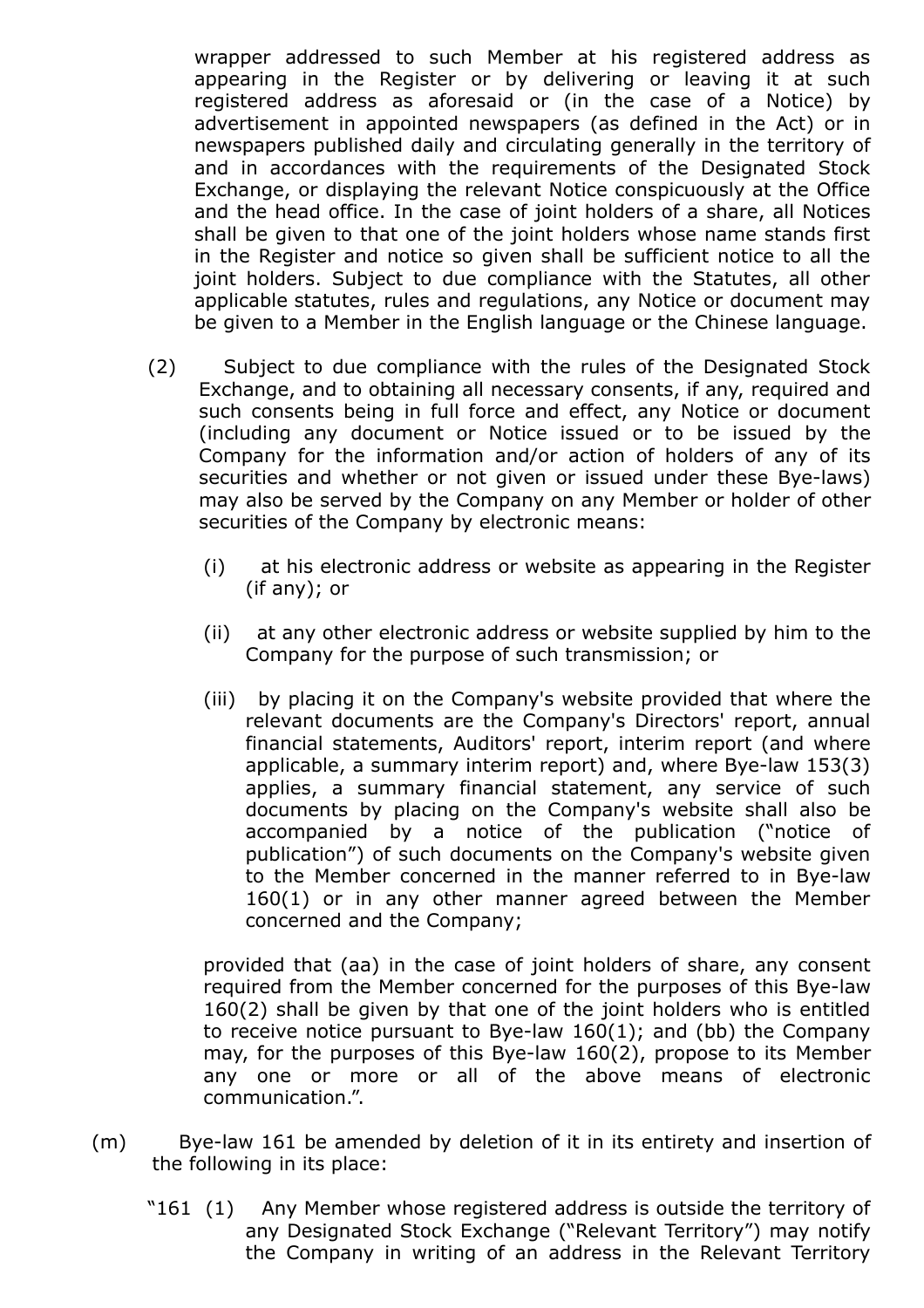which for the purpose of service of Notice or other documents shall be deemed to be his registered address. Where the registered address of the Member is outside the Relevant Territory, Notice or other documents, if given through the post, shall be sent by prepaid airmail letter where available.

- (2) Any Member who fails (and, where a share is held by joint holders, where the first joint holder named on the Register fails) to supply his registered address or electronic address or website or a correct registered address or electronic address or website to the Company for service of Notices and documents on him shall not (and where a share is held by joint holders, none of the other joint holders whether or not they have supplied a registered address or electronic address or website shall) be entitled to service of any Notice or documents by the Company and any Notice or document which is otherwise required to be served on him may, if the Directors in their absolute discretion so elect (and subject to them as re-electing otherwise from time to time), be served, in the case of Notices, by displaying a copy of such Notice conspicuously at the Office and the head office or, if the Directors see fit, by advertisement in appointed newspapers (as defined in the Act) or in newspapers published daily and circulating generally in the territory of and in accordance with the requirements of the Designated Stock Exchange, and, in the case of documents, by posting up a notice conspicuously at the Office and the head office addressed to such Member which notice shall state the address within the Relevant Territory at which he may obtain a copy of the relevant document, or by displaying or otherwise making available the relevant Notice or document on the Company's website and stating the address within the Relevant Territory at which he may obtain a copy of the Notice or document. Any Notice or document served in the manner so described shall be sufficient service as regards Members with no registered or electronic address or website supplied to the Company for the service of Notices and documents or incorrect addresses, provided that nothing in this paragraph (2) shall be construed as requiring the Company to serve any Notices or documents on any Member with no or an incorrect registered address or electronic address or website for the service of Notice or document on him or on any Member other than the first named on the Register.
- (3) If on three consecutive occasions Notices or other documents have been sent through the post to any Member (or, in the case of joint holders of shares, the first holder named on the register) at his registered address or by electronic means to his electronic address or website supplied by him to the Company for the service of Notices and documents but have been returned undelivered, such Member (and, in the case of joint holders of a share, all other joint holders of the share) shall not thereafter be entitled to receive or be served (save as the Directors may elect otherwise pursuant to paragraph (2) of this Bye-law) and shall be deemed to have waived the service of Notices and other documents from the Company until he shall have communicated with the Company and supplied in writing a new registered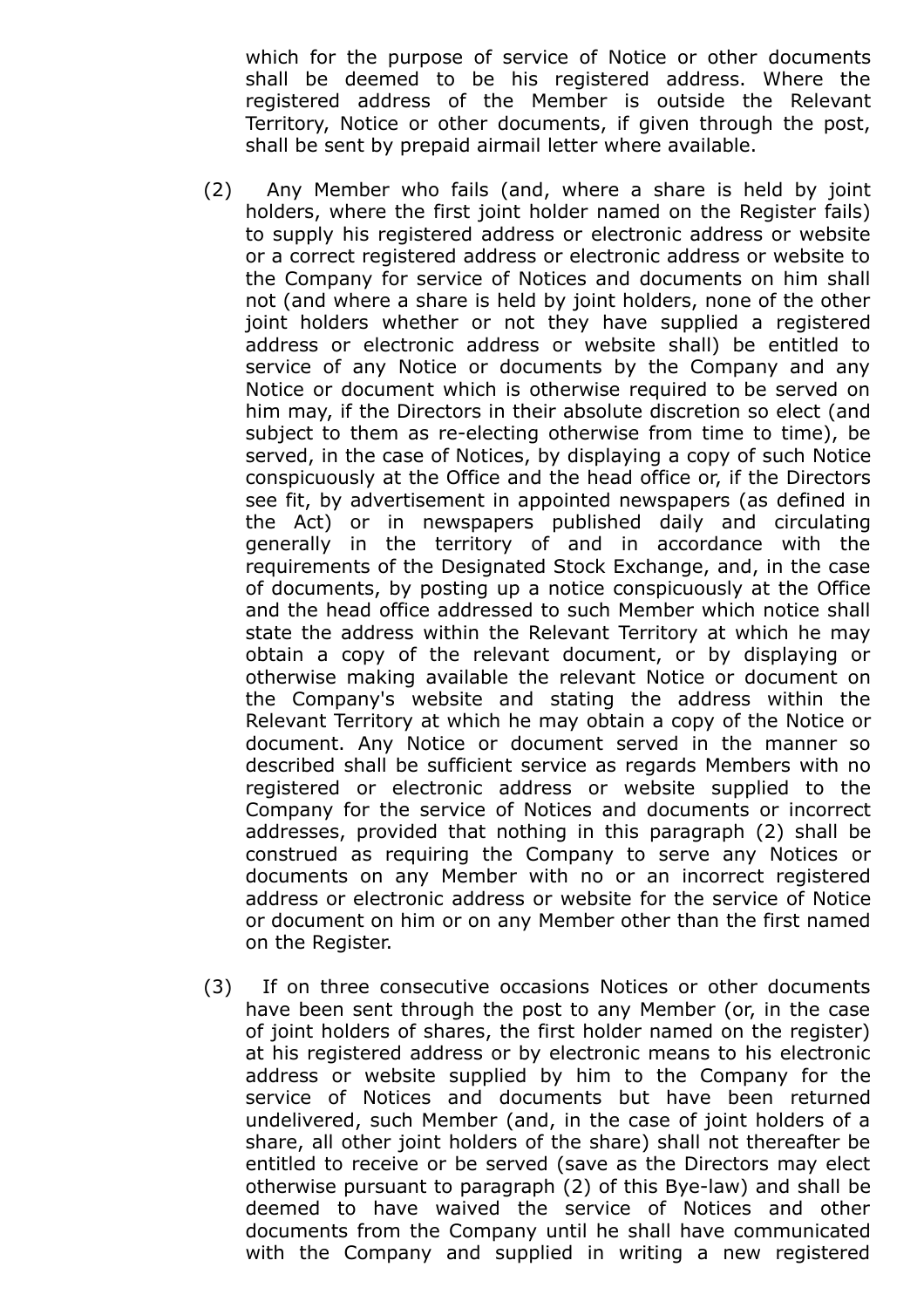address or electronic address or website for the service of Notices and other documents on him.

- (4) Notwithstanding any election by a Member, if the Company is advised that the sending of any Notice or other document to any electronic address or website supplied by a Member may or might infringe the law of any relevant jurisdiction, or if the Company cannot verify the location of the server at which the electronic address or website of the Member is located, the Company may in lieu of the sending of any Notice or other document to the electronic address or website supplied by the Member concerned, place the same on the Company's website, and any such placement shall be deemed effective service on the Member, and the relevant Notice and document shall be deemed to be served on the Member on which the same is first placed on the Company's website.
- (5) Notwithstanding any election by a Member from time to time to receive any Notice or document through electronic means, such Member may, at any time, require the Company to send to him, in addition to an electronic copy thereof a printed copy of any Notice or document which he, in his capacity as Member, is entitled to receive.
- (6) Any Notice or document sent by post shall be deemed to have been served on the day following that on which the envelope or wrapper containing the same is put into a post office situated within the Relevant Territory and in proving such service it shall be sufficient to prove that the envelope or wrapper containing Notice or document was properly prepaid (and in the case of an address outside the Relevant Territory where airmail service is available, airmail postage prepaid), addressed and put into such post office and a certificate in writing signed by the Secretary or other person appointed by the Directors that the envelope or wrapper containing the Notice or document was so addressed and put into such post office shall be conclusive evidence thereof.
- (7) A Notice served by advertisement in appointed newspapers (as defined in the Act) or in newspapers published daily and circulating generally in accordance with the requirements of the Designated Stock Exchange shall be deemed to have been served on the day on which the notice is first published.
- (8) Any Notice or document sent by electronic transmission shall be deemed to have been served on the day on which the Notice is sent.
- (9) Any Notice or document placed on the Company's website is deemed given by the Company to a Member on the day the Notice or document is placed on the Company's website except where the document is the Company's Directors' report, annual financial statements or Auditors' report and, where applicable, summary financial statement, then such document shall be deemed to be served on the day following that on which a notice of publication is deemed served on the Member.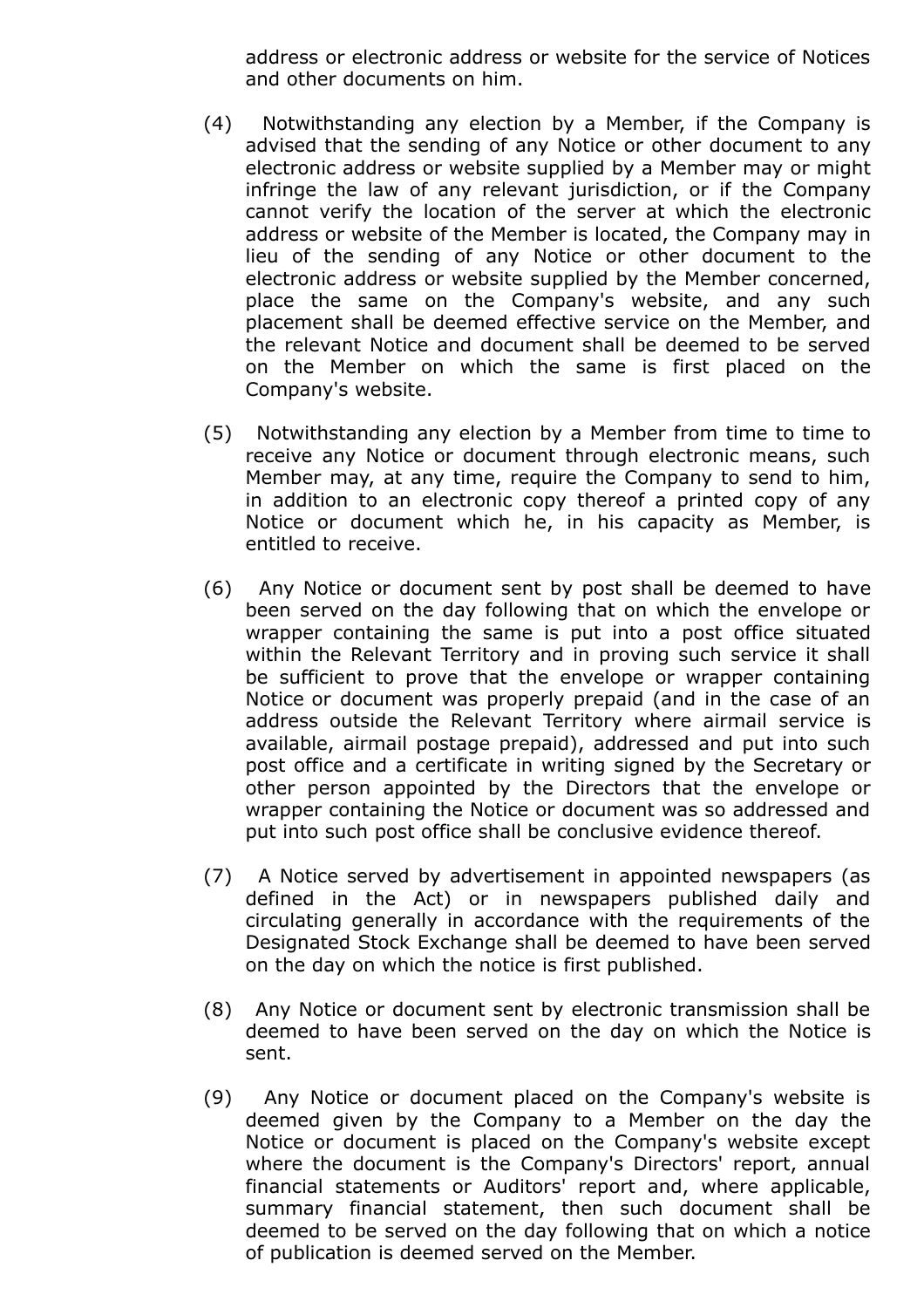- (10) A Notice served by display of the same at the Office and head office shall be deemed to have been served 24 hours after the Notice was first so displayed.
- $(11)$  Any Notice or document served pursuant to Bye-law 161(2) shall be deemed duly served 24 hours after the relevant Notice was first displayed.
- $(n)$  Bye-law 162(1) be amended by insertion of the words "or electronic means" immediately following the words "sent by post" on the first line.
- (o) Bye-law  $162(2)$  be amended by insertion of the words "(including any electronic address)" immediately following the words "the address" on the sixth line."

## ORDINARY RESOLUTIONS

6. as special business, to consider and, if thought fit, pass the following ordinary resolutions (with or without modifications):

## "THAT:

- (a) subject to paragraph (c) below, pursuant to the Rules ("Listing Rules") Governing the Listing of Securities on The Stock Exchange of Hong Kong Limited ("Stock Exchange"), the exercise by the directors of the Company during the Relevant Period (as defined below) of all the powers of the Company to allot, issue and deal with the unissued shares (each a "Share") of HK\$0.10 each in the capital of the Company and to make or grant offers, agreements and options, including warrants to subscribe for Shares, which might require the exercise of such powers be and the same is hereby generally and unconditionally approved;
- (b) the approval in paragraph (a) above shall authorise the directors of the Company during the Relevant Period to make or grant offers, agreements and options, including warrants to subscribe for Shares, which might require the exercise of such powers after the end of the Relevant Period;
- (c) the aggregate nominal amount of share capital allotted and issued or agreed conditionally or unconditionally to be allotted and issued (whether pursuant to options or otherwise) by the Directors of the Company pursuant to the approval in paragraph (a) above, otherwise than pursuant to (i) a Rights Issue (as defined below); or (ii) the exercise of any options granted under the share option scheme of the Company; or (iii) any script dividend or similar arrangements providing for the allotment and issue of Shares in lieu of the whole or part of a dividend on Shares in accordance with the Bye-laws of the Company in force from time to time; or (iv) any issue of Shares upon the exercise of rights of subscription or conversion under the terms of any warrants of the Company or any securities which are convertible into Shares shall not exceed the aggregate of:
	- (aa) 20 per cent. of the aggregate nominal amount of the share capital of the Company in issue on the date of the passing of this resolution; and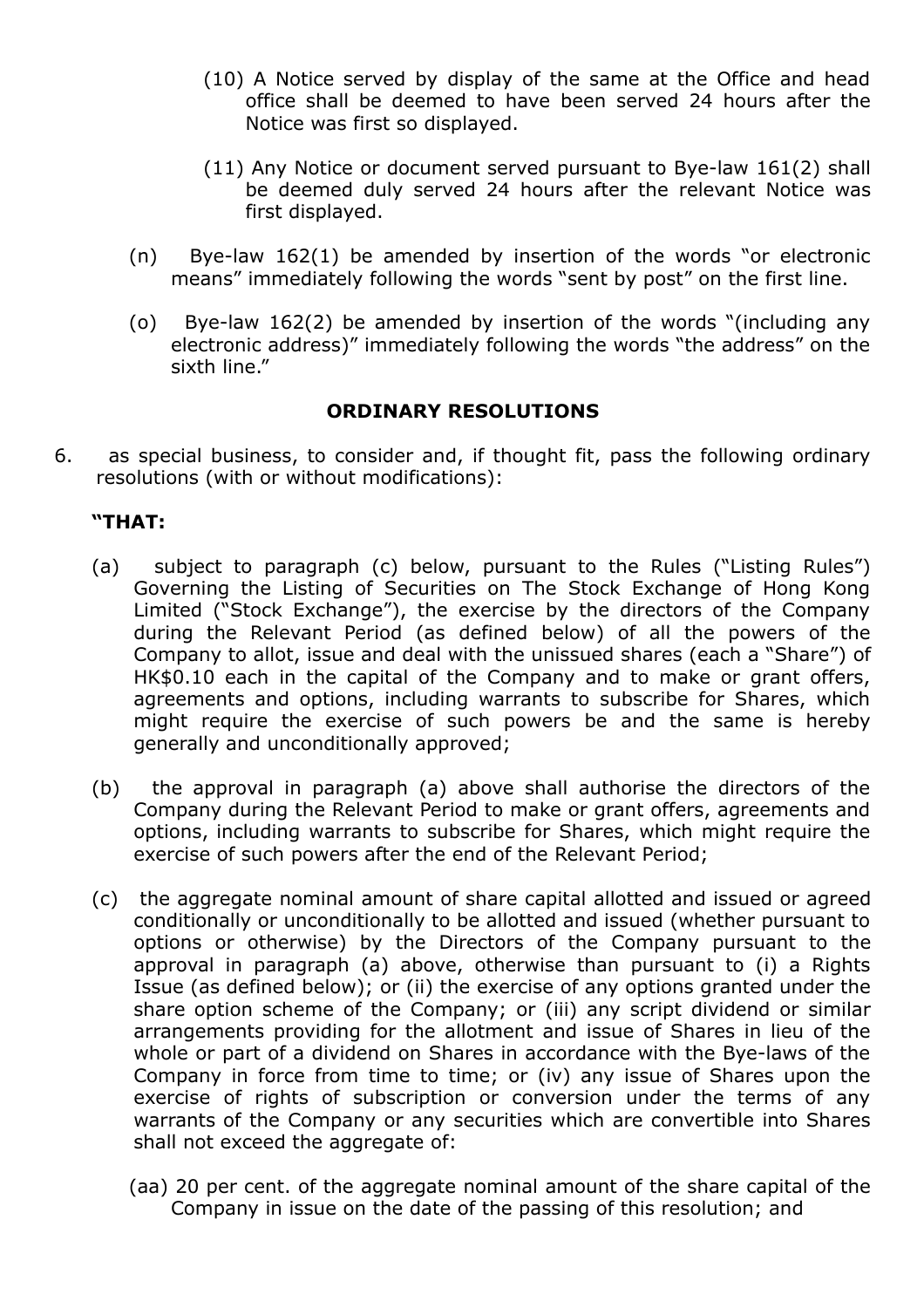(bb) (if the directors of the Company are so authorised by a separate ordinary resolution of the shareholders of the Company) the aggregate nominal amount of any share capital of the Company purchased by the Company subsequent to the passing of this resolution (up to a maximum equivalent to 10 per cent. of the aggregate nominal amount of the share capital of the Company in issue on the date of the passing of this resolution),

and the authority pursuant to paragraph (a) of this resolution shall be limited accordingly; and

(d) for the purposes of this resolution:

"Relevant Period" means the period from the date of the passing of this resolution until whichever is the earliest of:

- (i) the conclusion of the next annual general meeting of the Company;
- (ii) the expiration of the period within which the next annual general meeting of the Company is required by the Bye-laws of the Company, the Companies Act 1981 of Bermuda (as amended) or any other applicable law of Bermuda to be held; and
- (iii) the passing of an ordinary resolution by the shareholders of the Company in general meeting revoking or varying the authority given to the directors of the Company by this resolution;

"Rights Issue" means an offer of Shares, or offer or issue of warrants, options or other securities giving rights to subscribe for Shares open for a period fixed by the directors of the Company to holders of Shares on the Company's register of members on a fixed record date in proportion to their then holdings of Shares (subject to such exclusion or other arrangements as the directors of the Company may deem necessary or expedient in relation to fractional entitlements, or having regard to any restrictions or obligations under the laws of, or the requirements of, or the expense or delay which may be involved in determining the existence or extent of any restrictions or obligations under the laws of, or the requirements of, any jurisdiction outside Hong Kong or any recognised regulatory body or any stock exchange outside Hong Kong)."

#### 7. "THAT:

- (a) subject to paragraph (b) below, the exercise by the directors of the Company during the Relevant Period (as defined below) of all powers of the Company to purchase shares (each a "Share") of HK\$0.10 each in the capital of the Company on The Stock Exchange of Hong Kong Limited ("Stock Exchange") or any other stock exchange on which the Shares may be listed and recognised by the Securities and Futures Commission of Hong Kong and the Stock Exchange for such purpose, and otherwise in accordance with the rules and regulations of the Securities and Futures Commission of Hong Kong, the Stock Exchange, the Companies Act 1981 of Bermuda (as amended) ("Companies Act") and all other applicable laws in this regard, be and the same is hereby generally and unconditionally approved;
- (b) the aggregate nominal amount of Shares which may be purchased or agreed to be purchased by the Company pursuant to the approval in paragraph (a)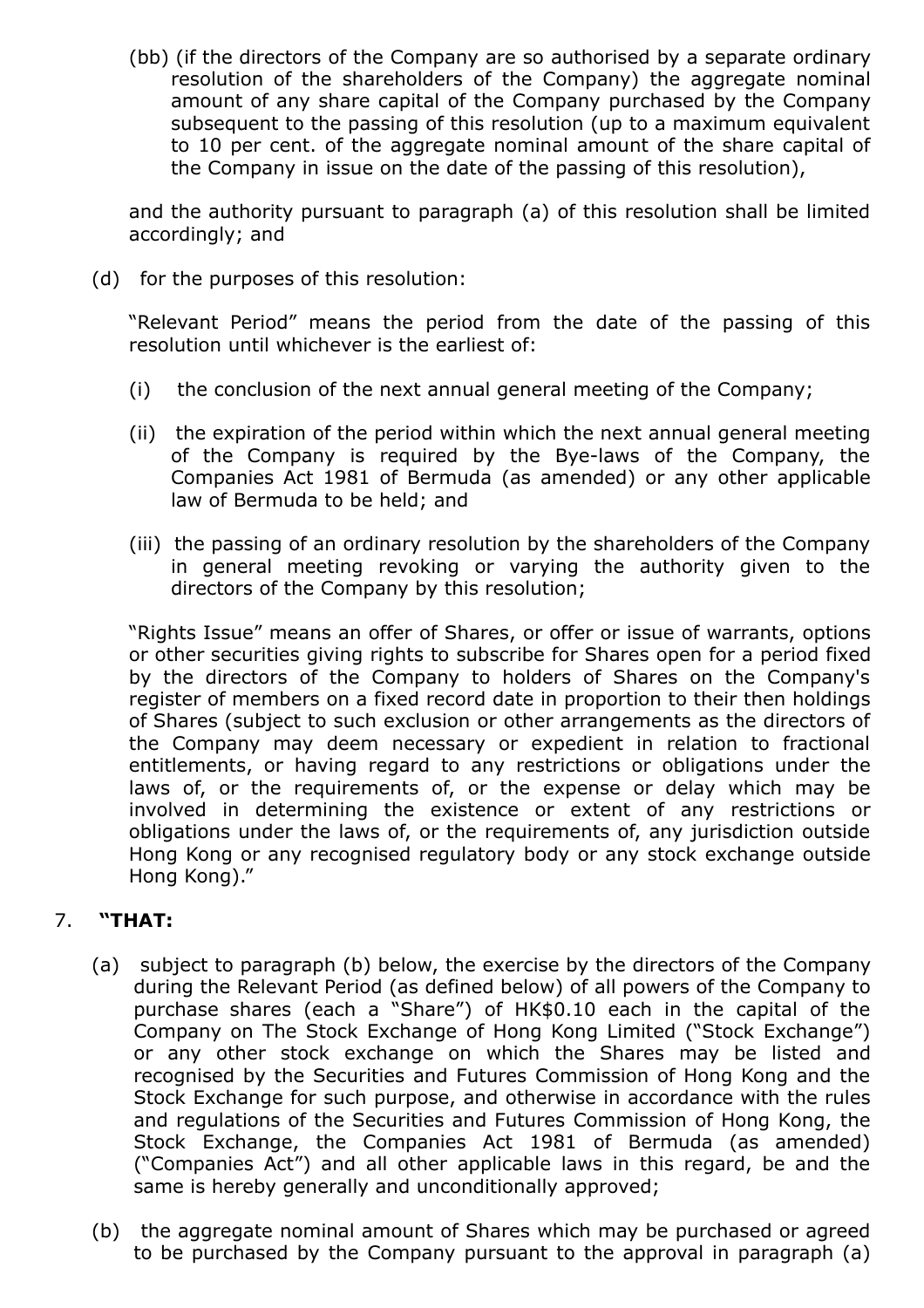during the Relevant Period shall not exceed 10 per cent. of the aggregate nominal amount of the issued share capital of the Company as at the date of the passing of this resolution and the authority pursuant to paragraph (a) of this resolution shall be limited accordingly; and

- (c) for the purposes of this resolution, "Relevant Period" means the period from the date of the passing of this resolution until whichever is the earliest of:
	- (i) the conclusion of the next annual general meeting of the Company;
	- (ii) the expiration of the period within which the next annual general meeting of the Company is required by the Bye-laws of the Company, the Companies Act 1981 of Bermuda (as amended) or any other applicable law of Bermuda to be held; and
	- (iii) the passing of an ordinary resolution by the shareholders of the Company in general meeting revoking or varying the authority given to the directors of the Company by this resolution."
- 8. **"THAT** conditional on the passing of resolution numbered 6 above, the general mandate granted to the directors of the Company pursuant to paragraph (a) of resolution numbered 6 above be and it is hereby extended by the addition to the aggregate nominal amount of the shares of HK\$0.10 each in the capital of the Company which may be allotted or agreed conditionally or unconditionally to be allotted by the directors of the Company pursuant to or in accordance with such general mandate of an amount representing the aggregate nominal amount of the share capital of the Company purchased or agreed to be purchased by the Company pursuant to or in accordance with the authority granted under paragraph (b) of resolution numbered 7 above."

By order of the Board CHING Yu Lung Company Secretary

Hong Kong, 13th October 2004

Head office and principal place of business in Hong Kong: Unit 3, 6th Floor Hopeful Factory Centre 10 Wo Shing Street Fo Tan New Territories Hong Kong

Notes:

- 1. A member entitled to attend and vote at the meeting convened by the above notice is entitled to appoint one or more proxies to attend and, subject to the provisions of the Bye-laws of the Company, vote in his stead. A proxy need not be a member of the Company.
- 2. A form of proxy for use at the meeting is enclosed. In order to be valid, the form of proxy must be duly completed and signed in accordance with the instructions printed thereon and deposited together with a power of attorney or other authority, if any, under which it is signed or a certified copy of that power or authority, at the offices of the Company's Hong Kong branch registrars, Abacus Share Registrars Limited at G/F, Bank of East